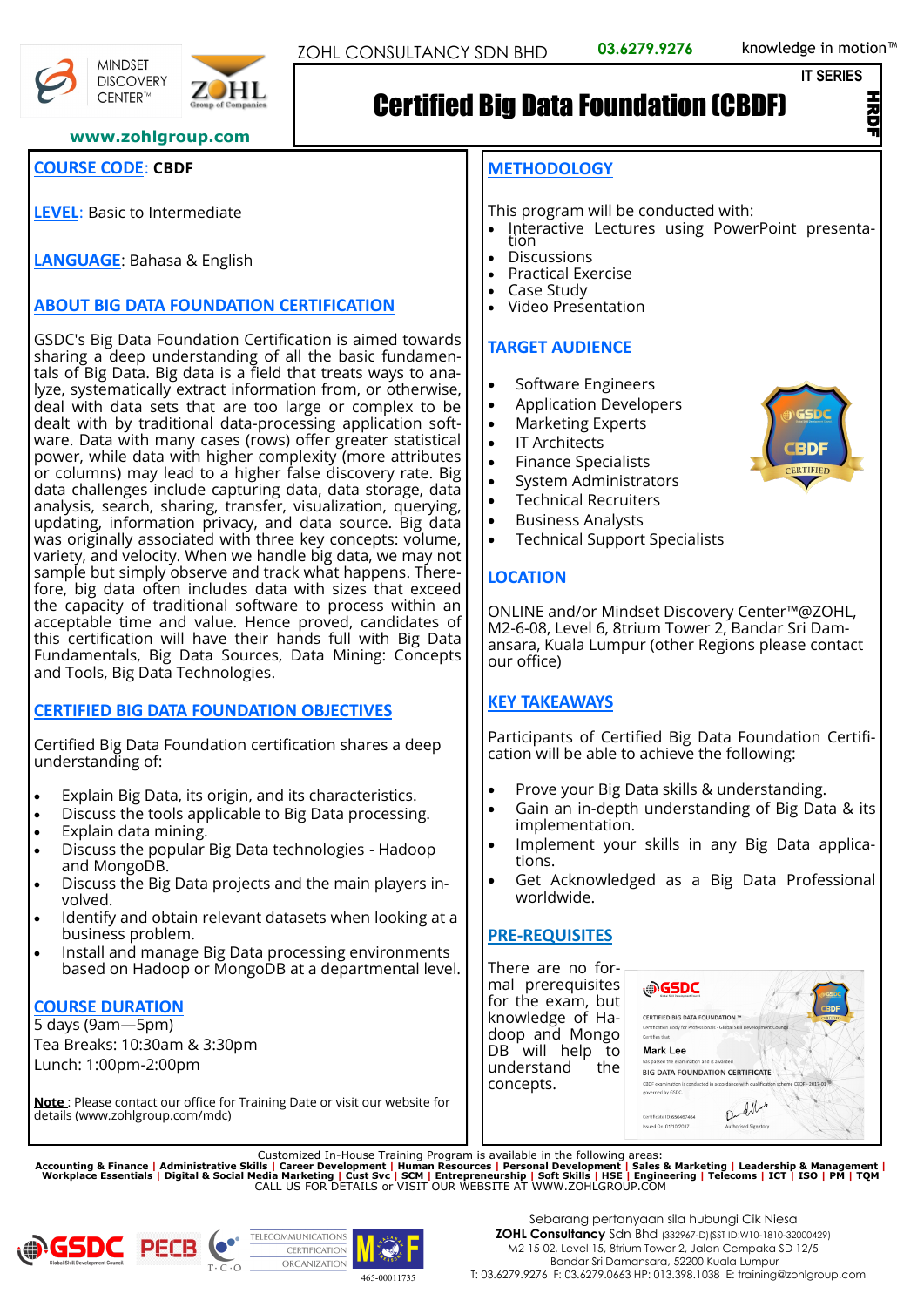**IT SERIES**

HRDF

**MINDSET** 

# Certified Big Data Foundation (CBDF)

- **www.zohlgroup.com COURSE CONTENT Module 1. Big Data Introduction** • Big Data - History, Overview, and Characteristics **Definition Benefits Characteristics Module 2. Big Data Technology - Overview** • Hadoop - Introduction, Usage, Concepts • MongoDB - Introduction, Features, Concepts **Module 3. Big Data - Privacy & Ethics** • Privacy - Compliance • Privacy - Challenges • Privacy - Approach **Ethics Module 4. Sources for Big Data** • Enterprise Data Sources **Enterprise Systems** • Oracle • SAP **Microsoft** • Data Warehouses • Unstructured Data • Metadata **Module 5. Social Media Data Sources Introduction** • Facebook - Introduction, Public Feed API, Keyword Insights API, Graph API • Twitter - Introduction, Streaming APIs, REST APIs • Other Social Media Sources **Module 6. Public Data Sources Introduction** • Weather **Economics Finance** • Regulatory Bodies **Module 7. Data Mining - Concepts and Tools** • Data Mining - Introduction • Types of Data Mining - Overview • Classification **Association Clustering** • Weka • Modules of Weka Applications • KNIME • R Language **Module 8. Big Data Technologies - Hadoop Introduction** • Main Components of Hadoop • Additional Components of Hadoop • How to Install and Configure • Map Reduce **Module 9. Data Processing with Hadoop Introduction** • Twitter Sentiment Analysis - Overview & Algorithm • Network Log Analysis - Overview & Algorithm • Replication • Sharding **Documents** • Fields **bases** Introduction **Examination** tion. minutes. **COURSE FEE CERTIFICATE** training program. Full attendance is a pre-requisite. Customized In-House Training Program is available in the following areas:<br>Accounting & Finance | Administrative Skills | Career Development | Human Resources | Personal Development | Sales & Marketing | Leadership & Manag
-